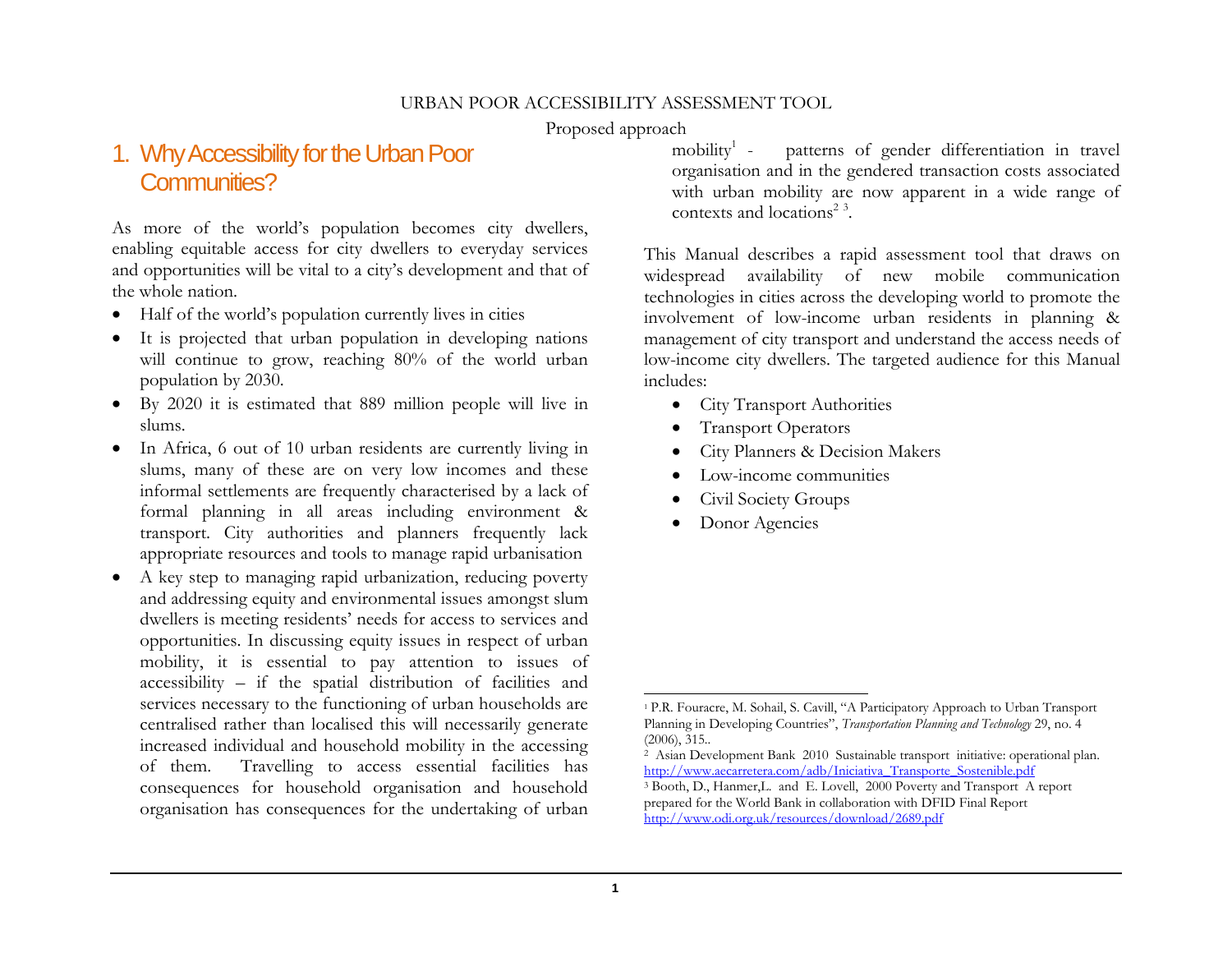# 2. Objective and actions



Figure 1 Informal public transport in Manila, Philipinnes SOURCE: Authors

*The urban poor accessibility assessment tool allows transport planners and public authorities to map and assess travel patterns (bus routes, walking and cycling paths) of low income communities at a minimum cost using limited number of people and resources.* 

While there is a clear need to develop greater understanding of urban mobility and poverty in developing cities, there is also a need to improve the toolkit for professionals to help with this need. Understanding the accessibility needs specific to the urban poor require a good deal of data; the frequent lack of this data and the inability of the urban transport planning profession in

Proposed approach developing countries to regularly collect such data for low-income communities affects the delivery of accessibility that is affordable, available and acceptable.

Mobile technologies, increasingly available in cities across the world, can now offer a way forward by allowing the rapid cost-effective gathering of data that can aid planning for urban poor communities. They can be coupled with increasingly widespread participatory planning approaches to involving urban communities in planning basic services and enable them to generate data that can be used for the planning & operation of urban transport.

The methodology proposed in this manual is intended to be undertaken as a rapid assessment process over a shortperiod of time and can be used to identify where more assessment and effort is needed in order to develop robust solutions. This draws on the use of rapid assessment techniques in other areas of development practice (e.g. Rapid Rural Appraisal, etc.). It is not intended to provide a statistically representative picture of accessibility of the whole urban poor population, but rather identify the most problematic issues faced by urban poor communities in

accessing basic urban services. The conclusions reached through application of this Tool can be used as a basis for further data gathering exercises as required.

The methodology has a series of objectives which are not intended to be hierarchical but to be considered in an inter-linked and inter-related manner. These objectives are:

- To gather information on where public transport is **available** in a city and what key basic services and opportunities are **accessible** and understand how that availability and accessibility changes by time of day, by social groups and by route. This information can identify gaps in where public transport is available, where services are accessible and allow for planning to fill those gaps.
- $\bullet$  To gather information from users of different modes on how **acceptable** different means of transport are to different social groups at different times of day. This would include issues of safety and personal security. This information can help improve the quality of public transport
- . To gather information from householders and communities on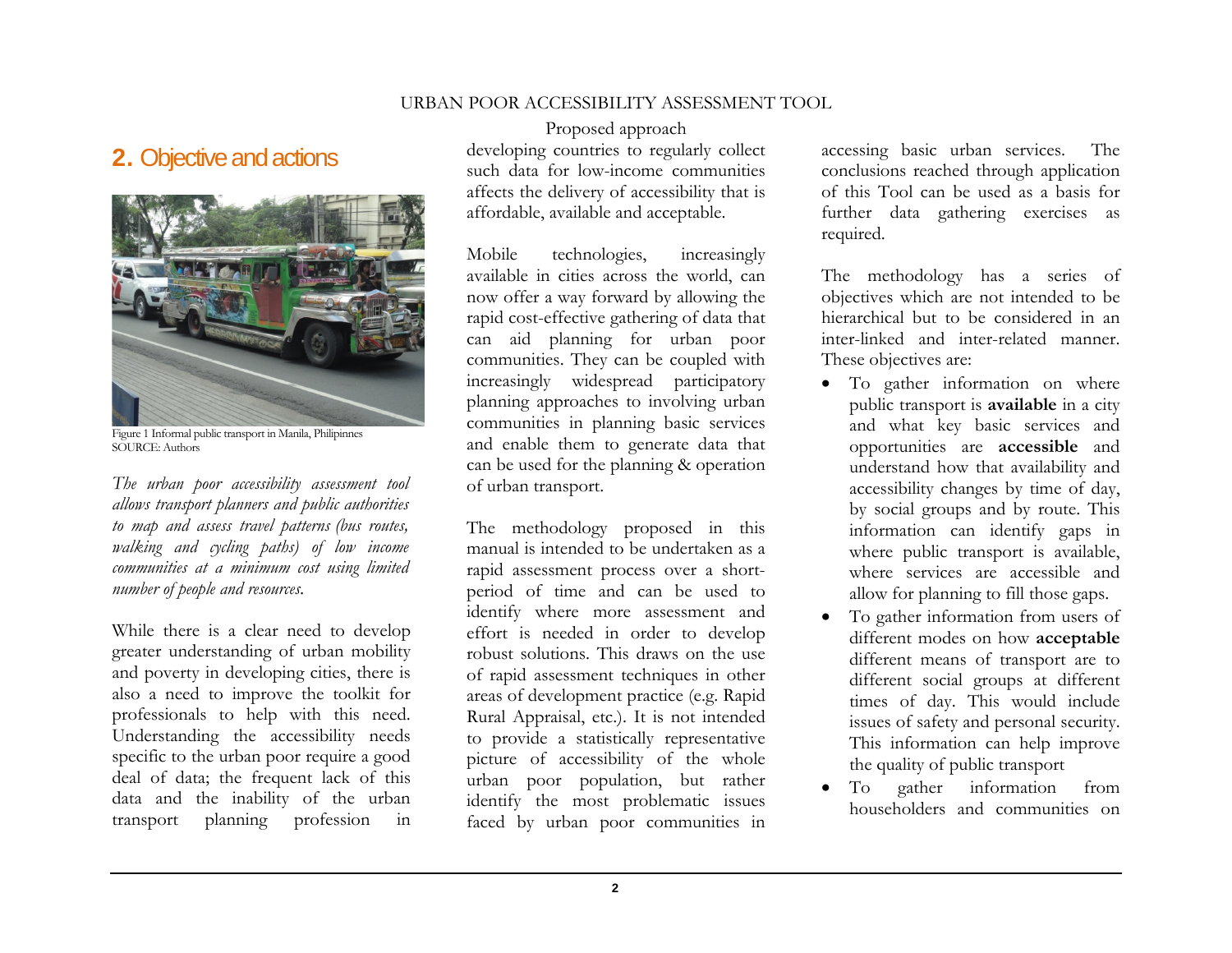how **affordable** public transport is in a city. This can help understand the cost of travel to low-income households and help design financial support if this is an option.

# 3. Estimate of Resources (time, staff, equipment, etc.)

It is estimated that to carry out the assessment set out in this manual requires the following resources:

- o 20-28 person-days (composed of a 4 person team) for a city of a 1 million people
- o 36-48 person days (composed of a 6 person team) for a city of 3 million people
- o 60-90 person days (composed of a 6 person team) for a city of up to 10 million
- It will require at least one GPS tracking device or GPS enabled phone in order to track the informal public transport routes.
- If GPS-enabled smartphones are to be used, then there are a range of applications (Apps) that can be downloaded and used to track the path of the person using it. These include Transit Wand (http://transitdata.openplans.org/)

Proposed approach RunKeeper (www.runkeeper.com) and GPS Essentials (www.gpsessentials.com).

- It will require preparatory work in order to secure the necessary official and community-level approval in order to undertake discussion groups and household surveys in a small number of illustrative low-income communities.
- $\bullet$  Efforts should be made to work in conjunction with existing participatory urban or community planning processes that may be already happening in the city
- It will also require preparatory work in order to work with operators associations and community-based NGOs to secure approval to undertaken survey work on informal public transport and along walking routes within communities or have the work undertaken by authorities that have the legitimacy to undertaken such work.

# 4. Proposed Method

The proposed approach set out here consists of eight steps:

## **STEP 1 – A DESK EXERCISE**

**AIM:** To identify which low-income communities across a city should be a focus of the rapid assessment.

*In order to develop consensus on what defines low-income communities, this step should be carried out by the whole assessment team, which should include both men and women.*

This step should draw on the significant work that has been done by UN-HABITAT and others to identify the characteristics of low-income communities. Low-income communities often feature:

- o Lack of durable housing
- o Lack of sufficient living area
- o Lack of access to improved water
- o Lack of access to sanitation
- o Lack of secure tenure
- o A peripheral location relative to the rest of the city.
- o Newly established settlements or settlements of newly-arrived migrant populations
- o Lack of access to internal road and street-lighting
- o Lack of access to regular public transport services from either formal or informal operators
- . Using these criteria, **all** low-income communities should be identified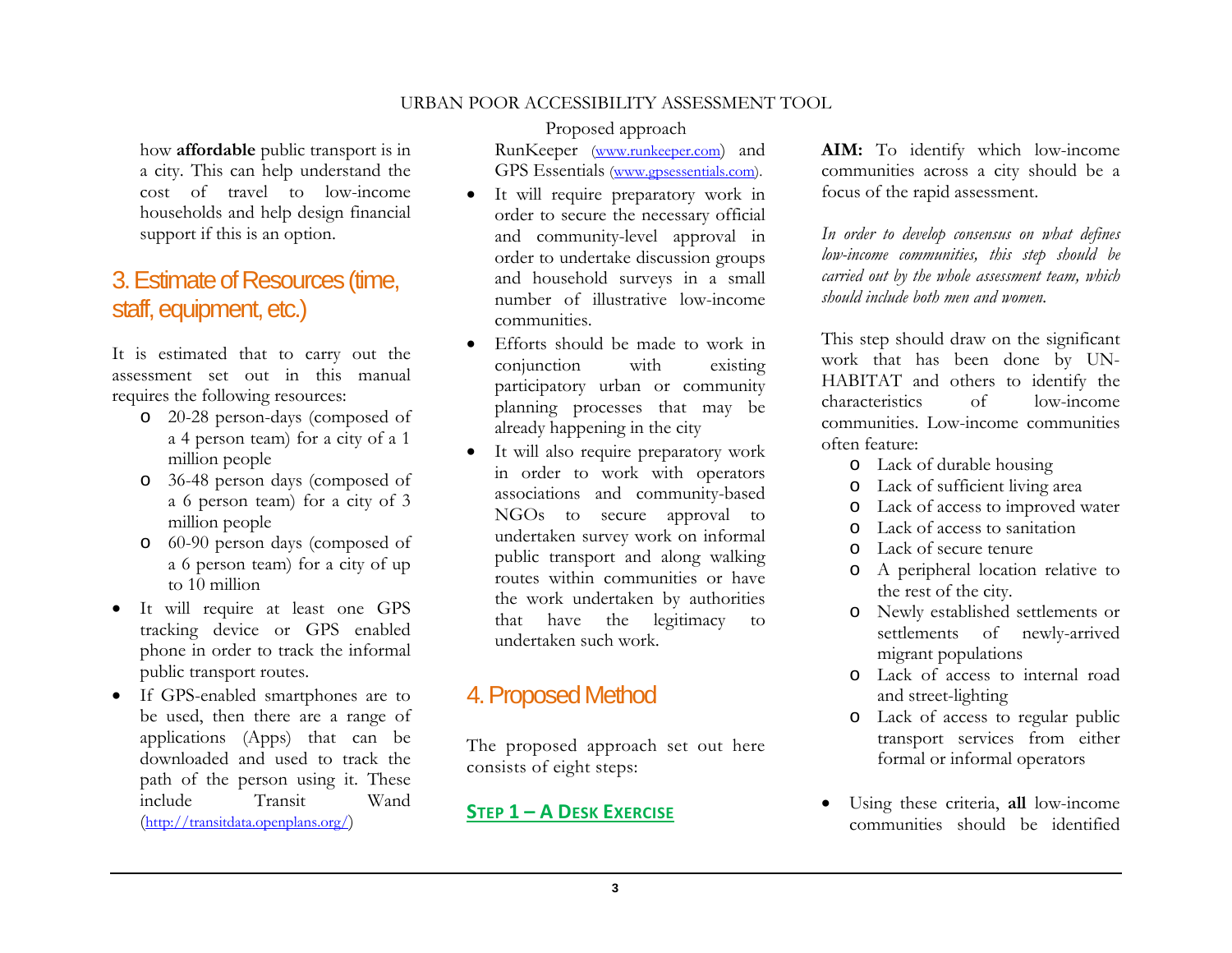across the city, using the additional support provided in the accompanying indicators paper and mapped either on city maps, which can be used in the field to identify communities to survey or on GIS base maps that can then be used to integrate field data onto.

- . Prepare geographical background information (maps, plans and air or satellite photos where available) for recording information and presenting findings
- From this mapping, select a small number of spatial communities upon which further exploratory analysis should be focused. Communities should be chosen to illustrate the range of conditions found across the city and could include:
	- o low income communities that are centrally located;
	- o those on the periphery and well-established low-income neighbourhoods including
	- o newly-established informal settlements.

#### **STEP2–ON‐BOARDPUBLICTRANSPORT**

Proposed approach

**AIM:** <sup>T</sup>o map, measure and assess the **availability** of public transport in the city using mobile technologies.

This Step should cover all forms of urban public transport, formal and informal as well as public transport operations that have both formal and informal components.

It should be first assessed whether there is already a map of public transport in a city. If there is, it is useful to determine what types of service are included in this map.

There are three options on how this step can be conducted:

**OPTION A** If there is no mapping of public transport then all routes across a city should be measured at least once to develop an electronic map of public transport routes in a city.

**OPTION B** If there is some mapping, it makes sense to focus on the gaps in the existing maps, which is often the informal public transport or public transport which has both formal and informal elements to its operation.

**OPTION C** If there is no mapping and resources are not sufficient to do the whole city, focus should be placed on mapping the public transport that serves low-income communities across the city. This would involve starting from **all** the low-income communities identified in **Step 1** and mapping the services to and from these communities in order to inform the accessibility that public transport provides these communities.

In addition, if time and resources are available each route should be repeated more than once to capture variation between journey times in peak and nonpeak times and between day and night so that a picture of how the network varies is developed. Here again, the idea is not to provide a statistical representation of variation in public transport performance, but more an illustrative picture. Think about when the extremes are and seek to measure on those occasions.

*In order to share observations and notes and for security purposes this step should be carried out using several teams of two people. Step 2 and Step 3 can be carried out by this team simultaneously*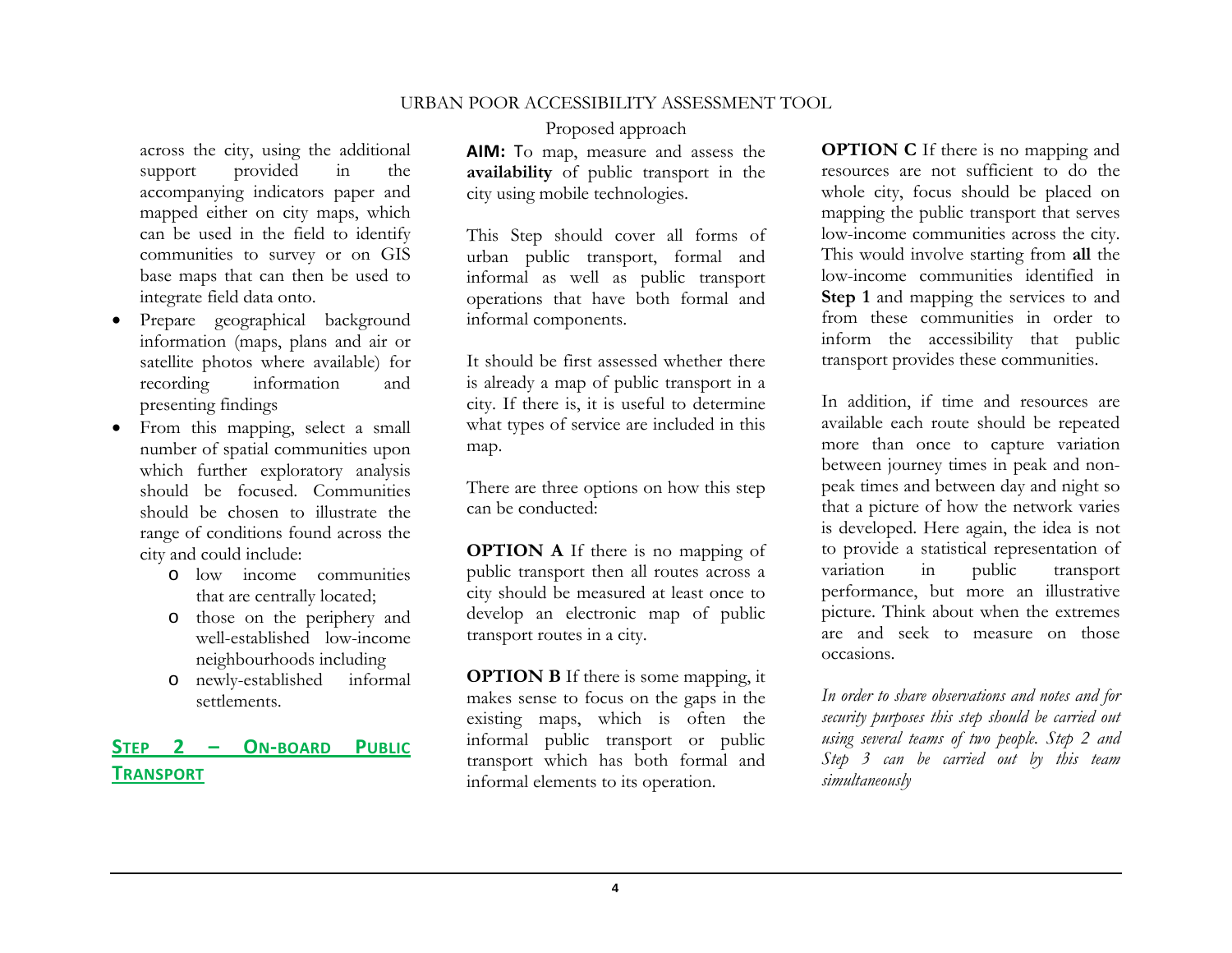- Each two-person assessment team should choose a route to travel on the public transport. As all routes should, ideally, be mapped it is not critical which route should be chosen first, but a good starting point would be to choose services connecting low-income communities in the city.
- 0 A boarding point should be chosen.
- . This can be nearest boarding point for the chosen service from where the assessment team are based or it can be a boarding point nearest to one of the chosen low-income communities.
- . **Remember**: the boarding points are also locations where **Step 4** can be undertaken.
- Each two-person assessment team should ride the public transport to the end of the route. This is in order to capture whether vehicles terminating early is an issue.
- . One person of the two-person assessment team should use a Smartphone GPS or GPS device to record the times of travel and route.
- 0 At the terminal, each assessment team should get off the vehicle and return on next available public transport vehicle back to original starting point.

#### Proposed approach

- This step should then be repeated for each route. Eventually until either the whole city is mapped, or at least the routes serving the selected lowincome communities are mapped.
- The GPS tracks recorded by the device can then be downloaded and mapped onto mapping software such as *Google Earth*™, an organisation's own GIS or even software embedded in a smartphone's own GPS application.



Figure 2: Output from GPS tracking software of some surveyed informal public transport routes in Kigali, Rwanda © UN-Habitat

#### **STEP3 ‐ O N‐BOARD PUBLICTRANSPORT**



Figure 3: Waiting and loading for public transport in Nampula, Mozambique. Soruce: Author

**AIM:** To gather information on how **acceptable** different means of transport are to different social groups.

Talking with public transport users as they use the transport system can be useful source of knowledge. This information can help improve the quality of public transport.

Prior to any questions being asked of public transport passengers, drivers and conductors should be informed of approval secured from operators or owners and passengers should also agree to be asked questions.

*In order to share observations and notes and for security purposes it is proposed that this step should be done using several teams of two people. This Step should be carried out in conjunction*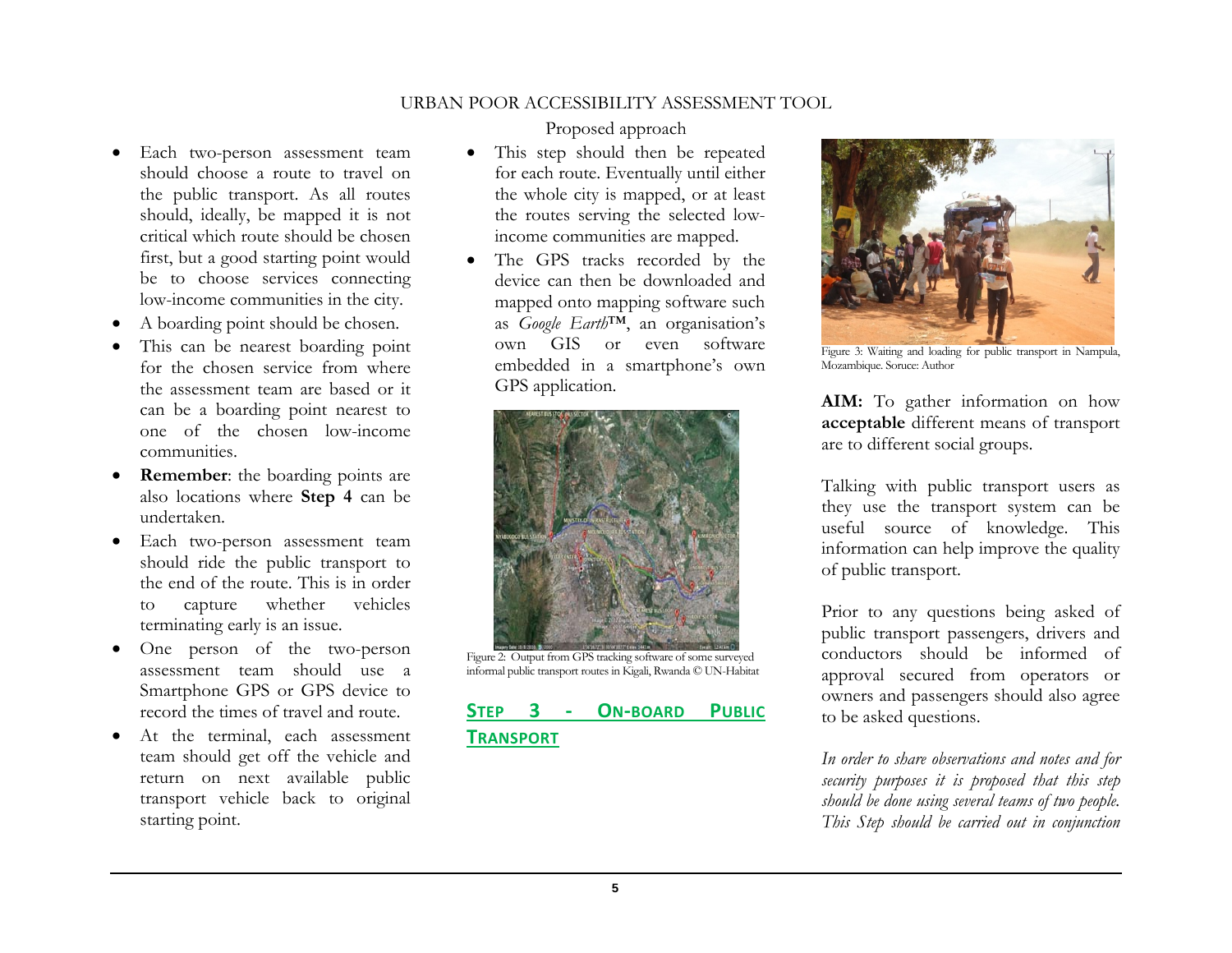*with Step 2, so that one person of the team can be carrying out Step 2 and one person can be carrying out Step 3 simultaneously* 

- . Assessment team members should ask people (from different social groups such as men and women and young and old) travelling on the same vehicle as they are measuring the route what they think of the journey they make and what are the issues or challenges of using different means of transport. These could include:
	- o Overcrowding
	- o Reliability of transport service and occasions when routes are terminated short or deviate from route
	- o Procedures for carrying loads such as from market or to supply small businesses (cost, acceptability etc.)
	- o Attitudes of operators to passengers
	- o Personal safety
	- o Personal Security and Harassment
- They should try to ask about times when there are more issues than normal

### Proposed approach



Figure 4 Overcrowding of Chapas in Nampula, Mozambique Source: M. Adzigbey

- 0 Assessment team members should try and find passengers attitudes about
	- o Informal public transport
	- o Formal transport (where it exists) or larger informal public transport (if they exist)
	- o Informal motorbike/Bike taxis or shared taxis (if they operate in the city)
- . Assessment team members should also ask about the cost of travel; "*what happens when they change vehicles (if at all) whether that incurs extra cost and how"*?
- 0 Men and women hold different views and so the assessment team members should ensure that they ask opinions of men and women in as equal numbers as possible.
- . The aim of the information collected in **Step 3** is to explore the **range** of attitudes held by different social groups about different forms of

public transport. So the intent is not to produce a statistical robust picture of attitudes but an image of the range of different views. As public transport improves the range between different groups will lessen as all people begin to experience the same service on public transport.

## **STEP4 ‐ ON‐STREET AT BUS STOPS**

**AIM:** To provide a rapid appraisal of the frequency of public transport, the waiting times for different categories of people and different weather conditions and to give an indication of passenger journey times and public transport **availability** for low-income communities across the city

*In order to share observations and notes and for security purposes it is proposed that the following step should be carried out using teams of two people.* 

- Choose a bus stop to carry out waiting and frequency surveys. The initial point can be the boarding point chosen by the assessment team in **Step 2.**
- . Following on from that, further bus stops for surveys should be considered on an exploratory basis.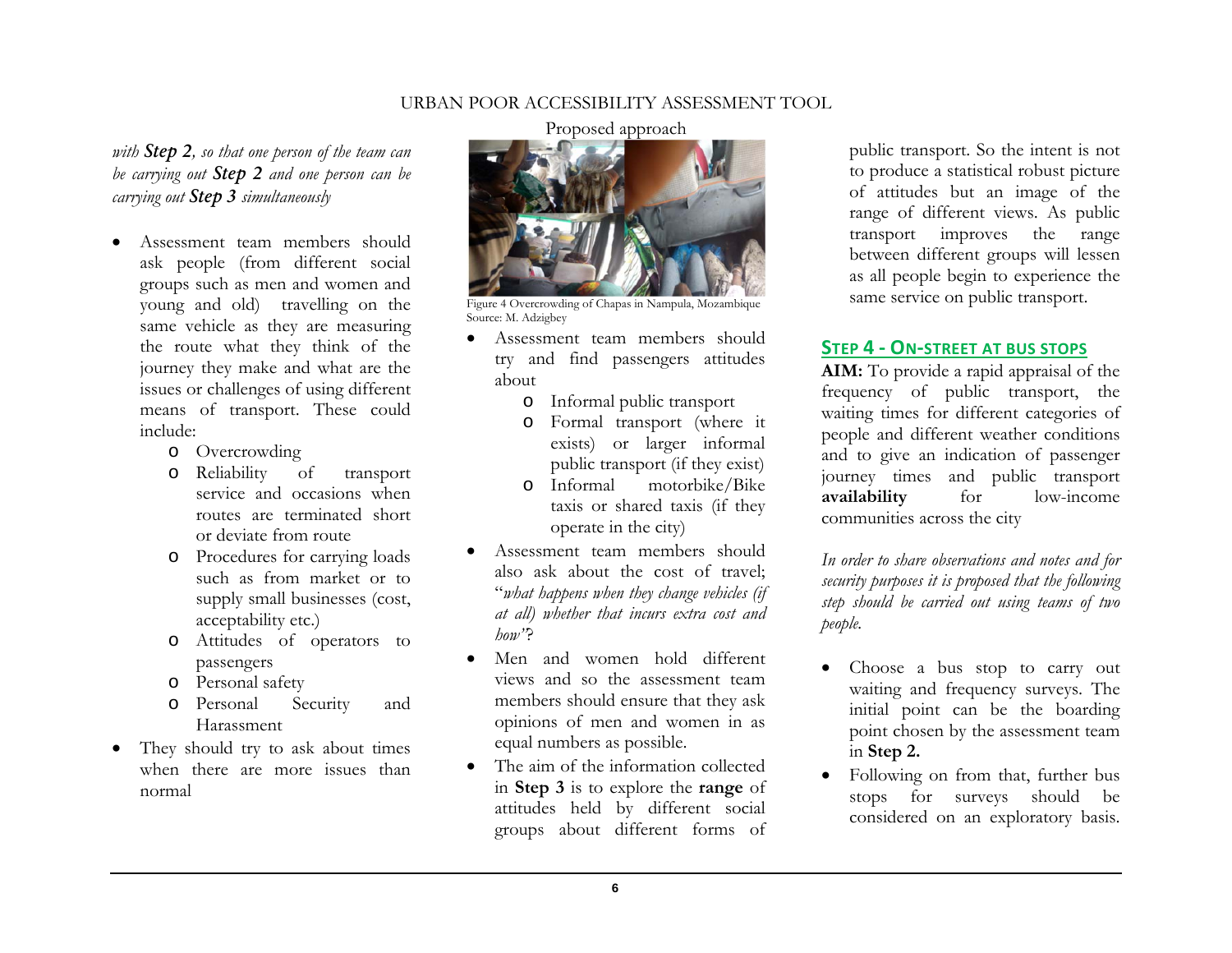These should include stops near to chosen low-income communities and record waiting and service frequency for all services available at local stops or roadsides. Consideration should also be given to surveying stops served by transport services going to or from particular low-income communities. Other consideration could include measuring at peak and non-peak times and during day and night times.

- . In undertaking the surveys an assessment should be made of the frequency of vehicles departing from the same boarding point and travelling along the same route as being measured in **Step 2**.
- 0 This can be measured by one member of the two-person team recording the departure time from the boarding point of each informal or formal public transport vehicle going along the same route as being measured in **Step 2**. Recording frequencies at different times of day (especially between day and night) and between dry and rainy periods should also be conducted.
- . The other person in the two-person assessment team should also measure waiting times at the selected stops by

#### Proposed approach

recording the arrival time of a randomly chosen person and the time that person leaves on a public transport vehicle travelling the same route as recorded in **Step 2** and repeat this for a 30-1 hour minute period, depending on how busy the stop is.

- This measure should also be repeated at different times of the day and week in order to explore how waiting times vary from peak to off peak times.
- It is often suggested that people carrying loads, older people and women with children often have a more negative waiting experience when using public transport and this experience varies over the day and by season. In order to determine if different social groups are experiencing different waiting experiences then care should be taken to record the waiting times for different groups of passengers, particularly vulnerable groups such as women, youth, older people and people with impaired mobility. The measurement should be repeated as described in the bullet point above for the different groups by seeking to select a random passenger from

within the social group being measured.

. This method should then be repeated for the next stop chosen for exploration, until an exploratory picture has been developed of waiting for public transport It is not intended to build a representative picture of waiting and service frequency across a city, just an exploration of its variation for selected low-income communities.

#### **STEP5 ‐ INLOW‐INCOMECOMMUNITIES**

**AIM:** To gather information from householders and communities on how **acceptable** different means of transport are to different members of the household. This would include issues of safety and personal security

*In order to share observations and notes and for security purposes it proposed that this step should be carried out using the whole assessment team, which should include both men and women.*

. Focusing on the communities selected for further analysis in Step 1, the whole Assessment Team should travel to these communities and secure official and community-level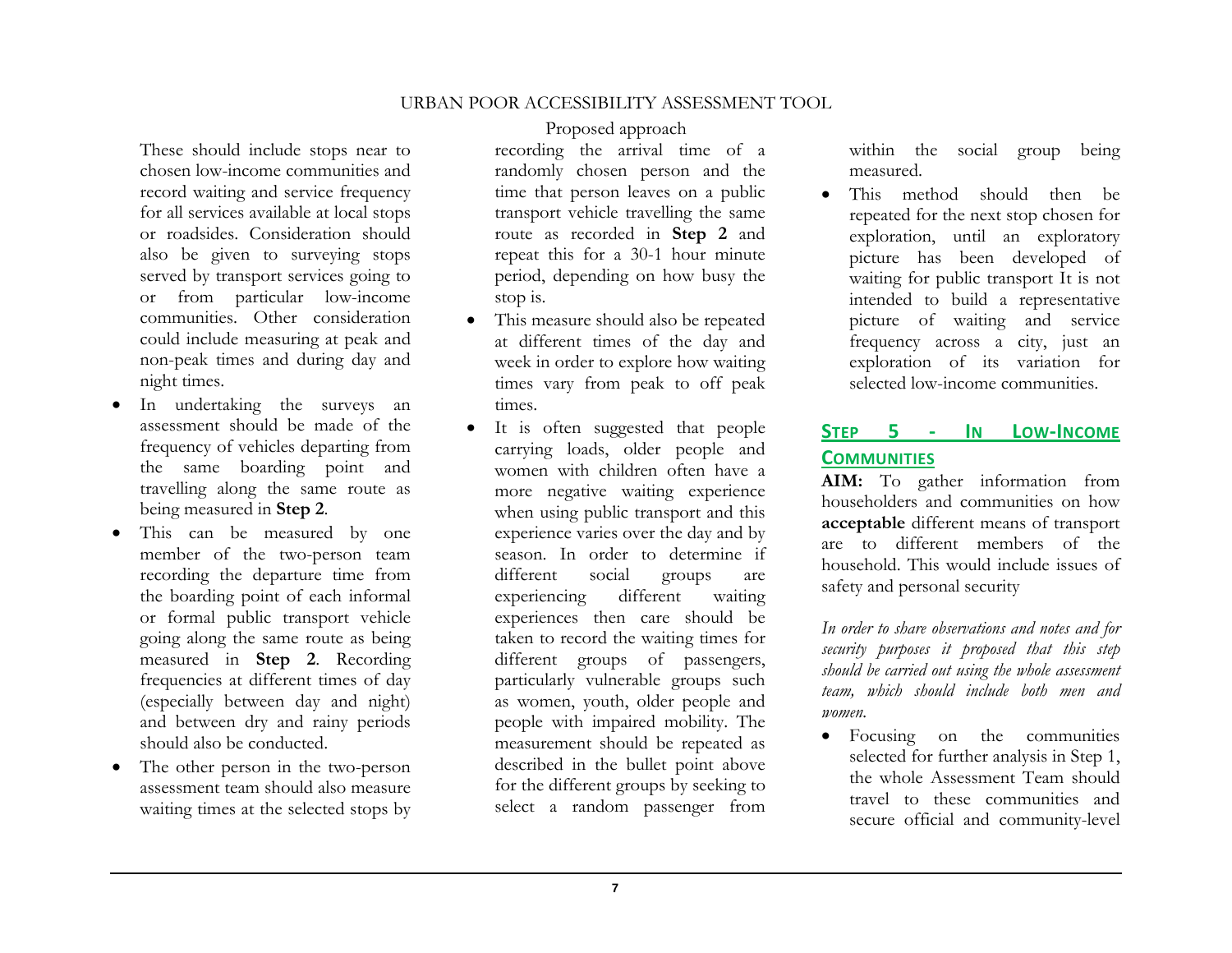approval and agreement to undertake household interviews. This should also include a clear explanation to the community of what the data gathering will involve and what the information will be used for.

- . The Assessment Team should then separate into two-person teams and should undertake a small number (say 2-3 depending on the size of the community) of community focus group discussions with both men and women in different locations across the community.
- 0 Each team can chair a focus group discussion and depending on the context, the teams should be organised so that women can be interviewed separately from men if necessary.
- . Each two-person team should ask community members of the focus group they are interviewing what they think of the journey they make and what are the issues or challenges of using different means of transport. This should include travel around the neighbourhood and outside to other parts of the city.
- Each 2-person team should be aware that they are trying to gather information from different members

### Proposed approach

of the community. They should secure community agreement to allow the less-frequently heard voices to be spoken, particularly

- o women,
- o children and young people,
- o older people,
- o people with disabilities).
- . Each two-person team should ask the community focus group about times of day or year when there are more issues than normal



Figure 5: Motorbikes taxi in Kigali, Rwanda **SOURCE Author**

- Each two-person team should find out people's attitudes about
	- o Walking, both in the neighbourhood and on journeys across the city
	- o Informal public transport
	- o Formal public transport
- o Informal motorbike or bike taxis (where they exist)
- o Other means of transport
- . Each two-person team should ask about "*times when different members of the community Focus Group have felt unsafe, either travelling in the neighbor-hood or in other parts of the city and why"*?
- Each two-person team should ask the community members "*what do they do to avoid feeling unsafe"*?

#### **STEP 6 ‐ IN LOW‐INCOME COMMUNITIES**

**AIM:** To ask householders and communities about how **accessible**different parts of the city are to them and how does that change with time of day and season



Figure 6: Head loading in Nampula, Mozambique SOURCE Author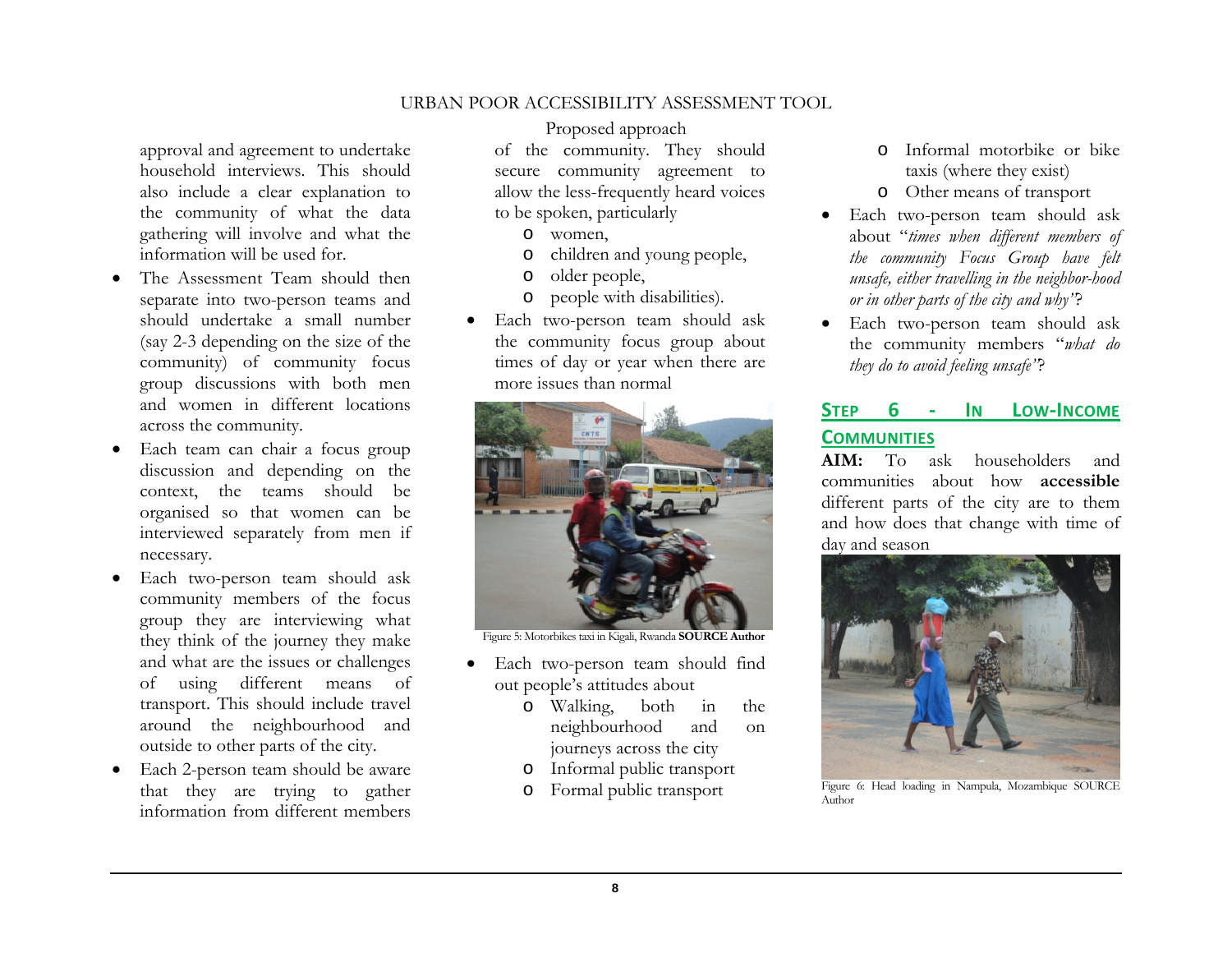- . The whole Assessment Team should work with community members to construct rapid paper-based or electronic maps of regular travel routes on foot, by non-motorised transport or motorbike outside the neighbourhood across the rest of the city to key locations such as employment locations, wholesale and retail markets, central hospitals and secondary level schools. The background geographic material developed in **Step 1** can be used here
- 0 The whole Assessment Team should work to construct rapid maps of regular travel routes across a neighbourhood by giving GPSenabled devices to community members or by 2-person teams from with the Assessment Team members walking with community members to track walking or non-motorised transport routes to key services within a neighbourhood such as public transport, toilets, health facilities and schools, markets and places of worship.
- . The Assessment Team should make sure that men and women, young and older people are represented in these discussions as different groups may use different routes for personal

Proposed approach safety reasons. Differences in routes by time of day should also be recorded and questioned.

- The Assessment Team should then ask the community if a small number of households can be visited to be asked some questions about access to different services.
- It may be worth identifying a few categories of households to interview such as:
	- o New households with small children
	- o Household composed of multiple generations
	- o Female-headed households
- . No more than about 10 households per category should be visited and this can be undertaken by two person teams. If multiple community focus group discussions are held within a low-income community in Step 5 then the household interviews described in this step should be repeated in every location a community focus group discussion is held
- $\bullet$  The two-person Assessment Team should ask – "*how do you regularly travel to…?"*
	- o Place of work
	- oPlaces of worship
- o Toilets, Latrines & waterpumps
- oHealth centres
- oMajor markets
- oHospital
- oSchools.
- . Household members should be encouraged to show the routes they take to these locations using the background geographical material prepared by the Assessment Team in **Step 1**
- 0 The Assessment should also ask – "*When does it become more difficult to access these places?*
	- o Place of work
	- oPlaces of worship
	- oHealth centres
	- o Major markets
	- o Hospital
	- o Schools.
- . The Assessment Team should ask "*are there times when they need to travel with goods? How is it to travel with goods and what issues do they face"?*
- $\bullet$  The Assessment Team should ask – "*Are there any times when you don't make journeys even if you have to and why?"*
- The Assessment Team should ask different household members the same question as young people and old people may have different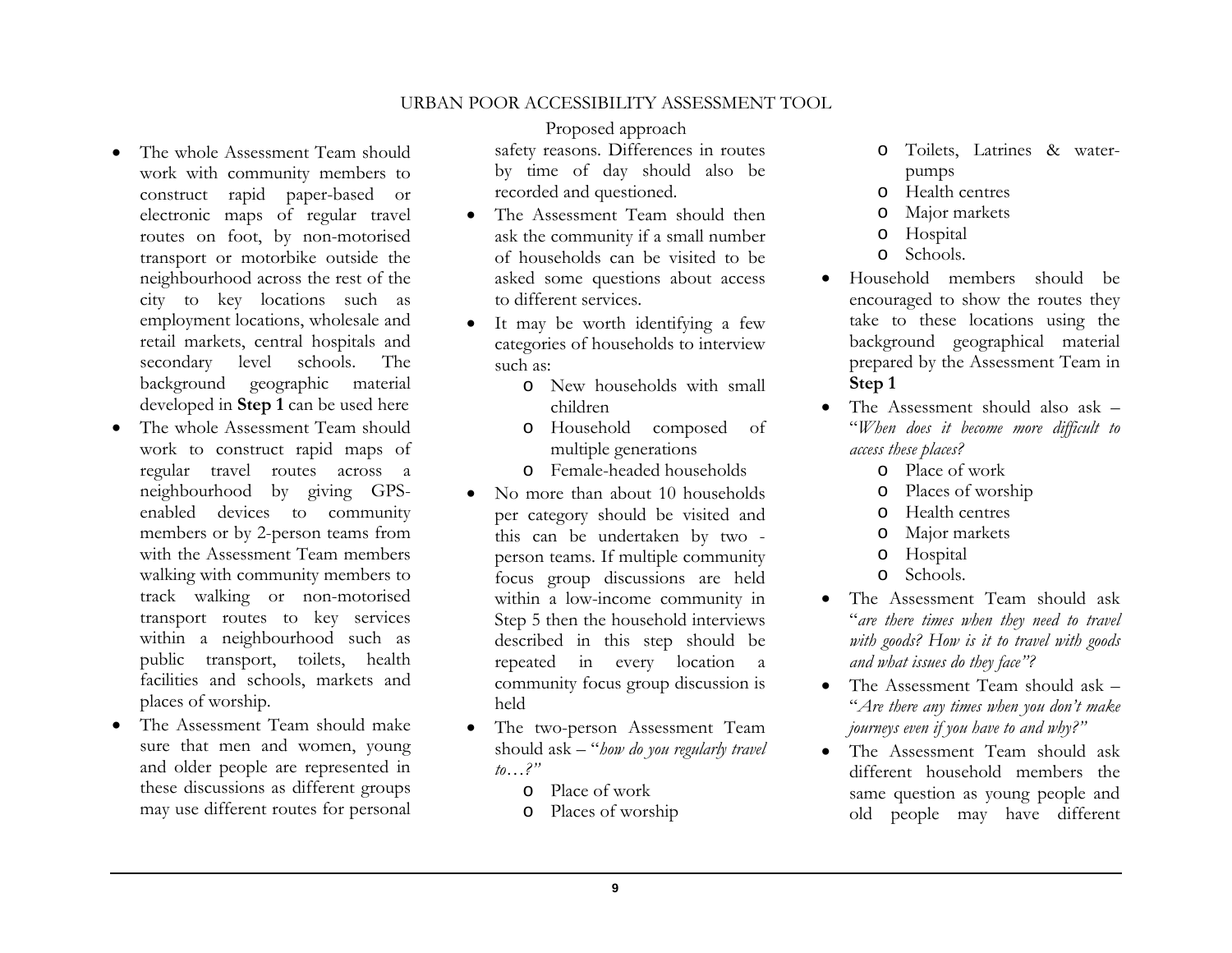answers; men and women will also likely have different answers.

. Different household members should be encouraged to speak by including women in the Assessment Teams, by making it clear in community consultation that all household members have a voice and by interviewing people separately from the household setting.

**Further information is available on a range of community-level survey techniques, including Women's Safety Audit and Participatory Methods that can be used to gather information from households and residents.** 

## **STEP7 ‐ INLOW‐INCOMECOMMUNITIES**

**AIM:** To understand how **affordable**public transport is in a city

As the community-level surveys are being undertaken, the Assessment Team should also ask different household members how much they spend every month or week on travel.

 The Assessment Team should be aware that research typically shows that not all members within a

#### Proposed approach

household have equal access to money within the household. There is a possibility that certain household members (e.g. women and young people) may not have equal access to money or household assets such as bicyles, motorbikes or cars.

- The Assessment Team should ask different household members what happens if there is not enough money for everybody to make the journeys they want and in such cases which journeys, made by whom, take priority.
- The Assessment Team should ask different household members whether there are any differences in how much it costs to travel, how much are these differences and when do they occur (e.g. late at night, wet weather, when carrying loads etc.).
- $\bullet$  The Assessment Team should ask different household members about if and when they travel with goods or "if they have to travel with goods how much does this cost? Does this cost vary and how?

#### **STEP 8 – A DESK EXERCISE**

**AIM**: To develop a Monitoring & Evaluation Framework

The assessment described in this manual is designed to be a rapid, low-cost, exploratory exercise designed to highlight some of the issues in urban transport for low-income communities. It is not designed to provide a representative measurement of the performance of a city's transport.

Findings can be presented using a variety of means but the use of geographical instruments such as maps, plans and air or satellite photos can be very useful in presenting findings.

Furthermore, if repeated on a regular basis it will provide a significant amount of data about the performance of a city's transport system as experienced by lowincome communities. Repeated regularly it may be possible to monitor the impact of policies and projects over time.

The use of the Tool over time will provide the benefit of building up a statistically robust picture. It will highlight where best to target extra monitoring resources as they become available. It will also provide a useful qualitative narrative in context where large quantitative data gathering is possible.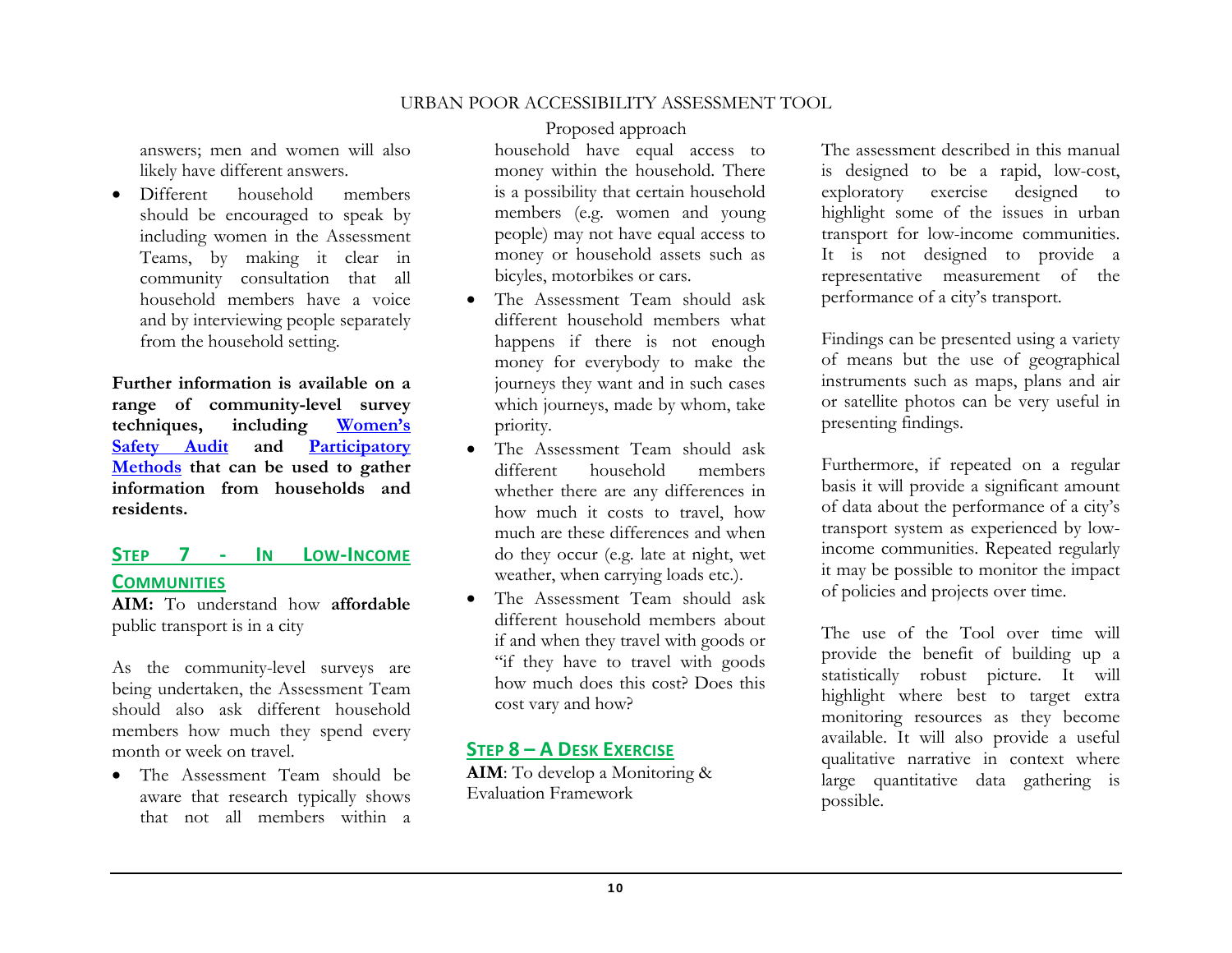The data gathered by the Tool should also where possible be made widely available, to encourage informed actions by other urban actors including communities, transport operators, entrepreneurs, private sector, etc.

It is thus suggested that the data collected can inform a series of indicators or measures of urban transport. These could be:

#### Proposed approach

| <b>Objectives</b>                            |                  | Indicators                                                                                                                                                     |
|----------------------------------------------|------------------|----------------------------------------------------------------------------------------------------------------------------------------------------------------|
| Affordability<br>of Urban<br><b>Mobility</b> | 1.               | Percentage of the poorest 10% in the<br>city for whom a urban transport system<br>is affordable (requiring less than 10% of<br>monthly household expenditure   |
| Availability                                 | $\overline{2}$ . | Distance travelled to reach nearest bus                                                                                                                        |
| of Urban                                     |                  | stop $(km/miles)$                                                                                                                                              |
| Mobility                                     | 3.               | Average waiting time at bus stops<br>(minutes / hours) for different time of<br>day and for different social groups (men,<br>women, children and older people) |
|                                              | 4.               | Average frequency of buses serving the<br>same route (minutes/hours) for<br>different times of day & night                                                     |
| Acceptability<br>of Urban<br><b>Mobility</b> | 5.               | Average ratio of the number of<br>passenger to vehicle capacity by<br>different times of day/night                                                             |
|                                              | 6.               | Percentage of services that terminate<br>early by different times of day or night                                                                              |
|                                              | 7.               | Average additional cost to passenger of<br>travelling with loads                                                                                               |
| Access<br>within<br>community                | 8.               | Is it safe to walk around a<br>neighbourhood (YES/NO) for different<br>social group and for different time of<br>day and night                                 |
|                                              | 9.               | What services can you access in 30<br>minutes from your home for different<br>social groups and different times of<br>day/night                                |

#### **Table 1 Possible indicators for urban transport for low income communities**

If resources are a serious constrained then one key indicator for low-income communities should be access to services and opportunities. It could be argued that if one was to choose a single indicator and that assessments are regularly repeated then it would be Indicator 9 – "*What services can you access in 30 minutes from your home*?' reported for

different social groups and by time of day or night.

This rapid assessment tool also provides a range of useful additional data that can help in decision-making. The assessment tool provides a range of maps that can be easily understand by a wide range of audiences, both political, professional and community.

It also gathers information using the voices of transport users which again can be easily understood by a wide range of audiences if reported without manipulation. An example of this is Table 1 where an interpretation of acceptability can be shown in a table, but the voices of users can be presented to support the professional assessment made in the table.

Finally, it is possible to develop a range of simple indicators (as shown in Table 2) from the data as long as the rapid assessment is regularly repeated, which will aid decision-making. Indeed, from this, it is possible to support just one key indicator – access to services.

*Further information on how to develop the indicators from the Steps above can be found in*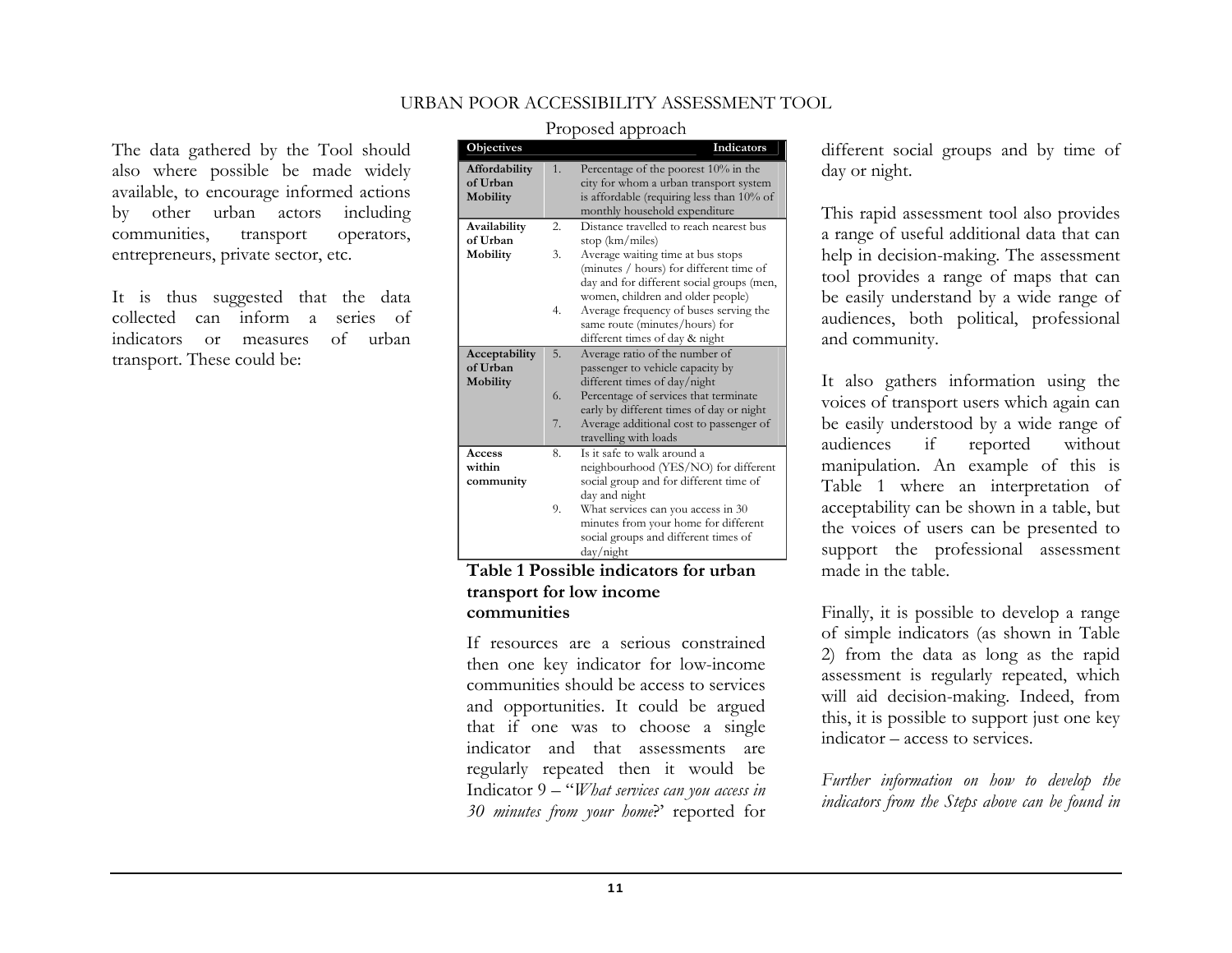*the indicators paper associated with this Manual.* 

## 5. Resources

There have been a range of resources and tools developed that focus on the improvement of informal public transport, regulation of motorbike taxis and improvement of walking and cycling environments. Some of these include:

- Partnership on Sustainable Low-Carbon Transport (SLOCAT). This is an international partnership to advocate for policy responses, share research and best practice on the promotion of urban transport in developing countries. It has a particularly focus on Asia and Latin America.
- . GIZ funded Sustainable Urban Transport Project (SUTP): This is a web-based project to develop practice and professional capacity on delivering sustainable urban transport. It provides a coherent practitioners manual on implementing measures around urban planning for formal public transport and non-motorised modes in an Asian context.
- 0 EMBARQ. This is an initiative of the US-based environmental think-tank,

Proposed approach

the World Resources Institute. It provides advocacy material for sustainable urban transport in a range of transition economies, particularly in Latin America and Asia.

- . Institute for Transport & Development Policy (ITDP). ITDP is a US-based environmental think tank that advocates for sustainable urban transport globally. The website provides advocacy material and practical guidance, for promoting urban cycling and implementing busrapid transport. It also provides a regular magazine and useful news of developments globally.
- 0 In some regions, animal-drawn transport also offers urban access solutions and more information can be found at: www.animaltraction.com

# 6. Case studies

The proposed tool was piloted in Nampula, Mozambique and Kigali, Rwanda with the generous assistance of city and provincial authorities, bus union representatives and public transport operators and users. A workshop was

held in each location to discuss the data recorded through the above mentioned process.

Mozambique Case



Figure 7: Mapping by participants of Nampula workshop of an informal public transport route that terminates before its planned destination. The red route shows the journey made using the Chapas and the green route, leading to the community, was made by foot. The distance from [BC] is 1.83 km

In Nampula for example, it became clear from the GPS tracking and from the public transport field exercises that there is a problem of informal public transport (Chapas) terminating short of the official route terminus.

The operators' behaviour had an impact on passengers living in peripheral communities causing them to walk considerable distances and/or paying